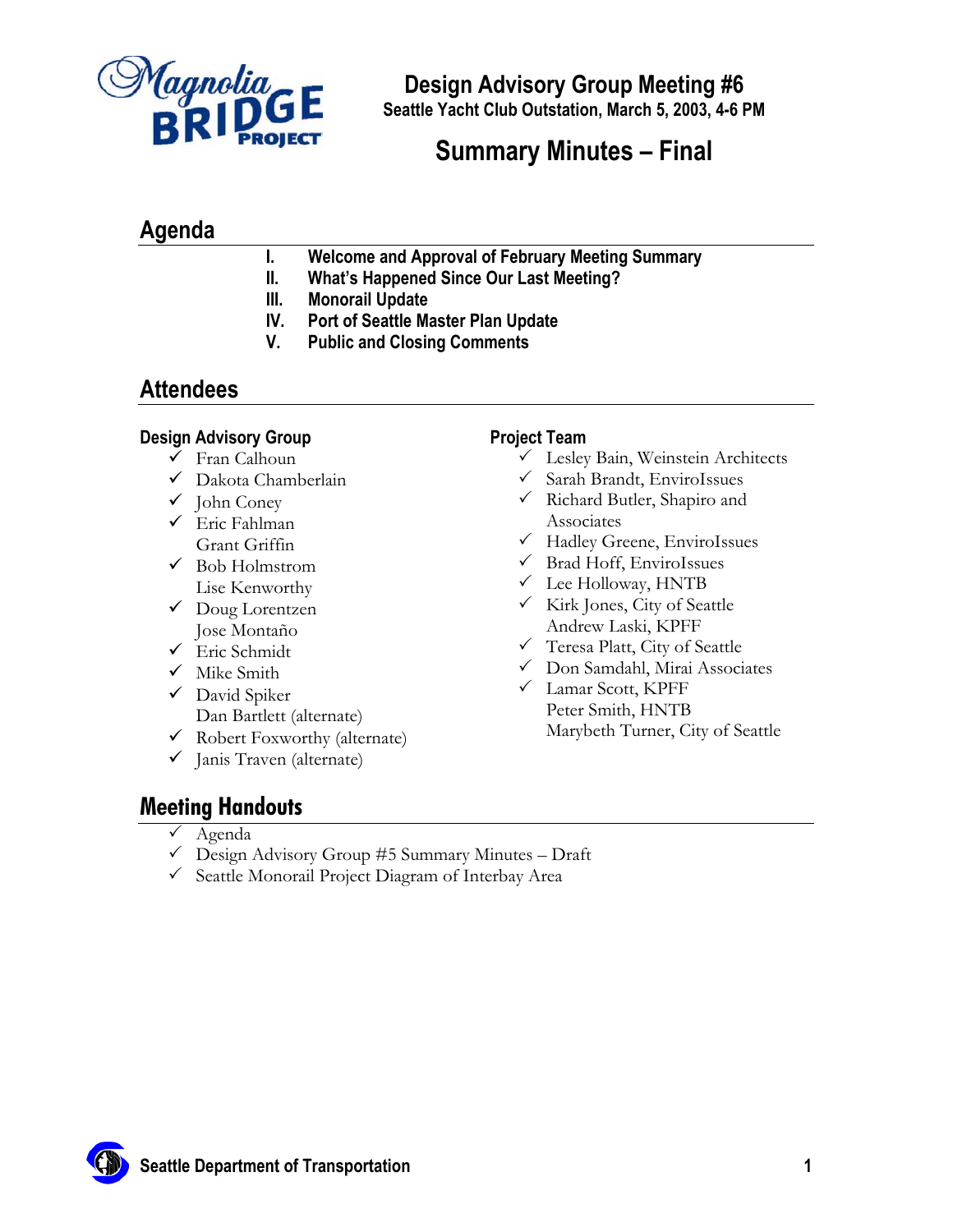## **I. Welcome and Approval of February Meeting Summary**

#### **Brad Hoff, EnviroIssues – Facilitator**

Brad welcomed the group and walked through the agenda and meeting materials. He then invited comments and corrections to the minutes from the fifth Design Advisory Group meeting (February 5, 2003). The meeting summary was approved with no further changes.

#### **Conclusion: With the February meeting summary approved, Brad invited Kirk Jones to provide an update on the previous month's project developments.**

# **II. What's Happened Since Our Last Meeting?**

#### **Kirk Jones, SDOT Project Manager**

Kirk explained that the main events that have happened in the past month were community meetings for targeted neighborhoods in the project area. At the meetings (which present the same information each time), Kirk describes where the project team is in the process, what the EIS process entails, and the decision to carry Alternative A, B, D, and H forward. The first of these meetings was a joint briefing of the Magnolia Chamber of Commerce and Magnolia Community Club (February 13, 2003, at the Blaine School), which was attended by approximately 100 people. The audience had many questions, most surrounding Alternative B, and key points of emphasis included the significant changes in local traffic patterns and the potential environmental impacts associated with the route.

The team also held the first in a series of neighborhood meetings for residents along proposed alternatives (February 19, 2003, at the Seattle Yacht Club Outstation). The meeting was for residents along Alternative B and gave people an opportunity to see the presentation if they did not attend the February  $13<sup>th</sup>$  briefing. There was very strong opposition developing among neighbors of Alternative B because of its location along the shoreline, and its potential to take out single-family homes, change local traffic patterns, and impact Magnolia Village. The Village doesn't handle high volumes of traffic now, and residents wonder where additional traffic generated by Alternative B would disperse (could the Village handle higher traffic volumes?).

As Kirk described in the February  $13<sup>th</sup>$  meeting, the project team expects some of the traffic to divert up to Thorndyke or Dravus, potentially via the proposed surface road on the Port of Seattle's property. However, this doesn't change the fact that there will be significant issues if major traffic is rerouted to the Village (the diversion wouldn't be enough to significantly decrease potential impacts). Residents were also concerned about decreased property values and the impacts associated with changing a neighborhood street to a major arterial. Residents wondered if the City would compensate property owners if the value of their property dropped. Kirk has been looking into this issue, trying to determine what has been done in the past, and at this point it doesn't look like the City can offer compensation. However, Kirk is continuing to research this issue to see if there are other possibilities.

Kirk noted that the next community meeting would be held on Tuesday, March 11, at 7:00 PM at the Blaine School for residents in the vicinity of the Thorndyke and  $23<sup>rd</sup>$  Avenue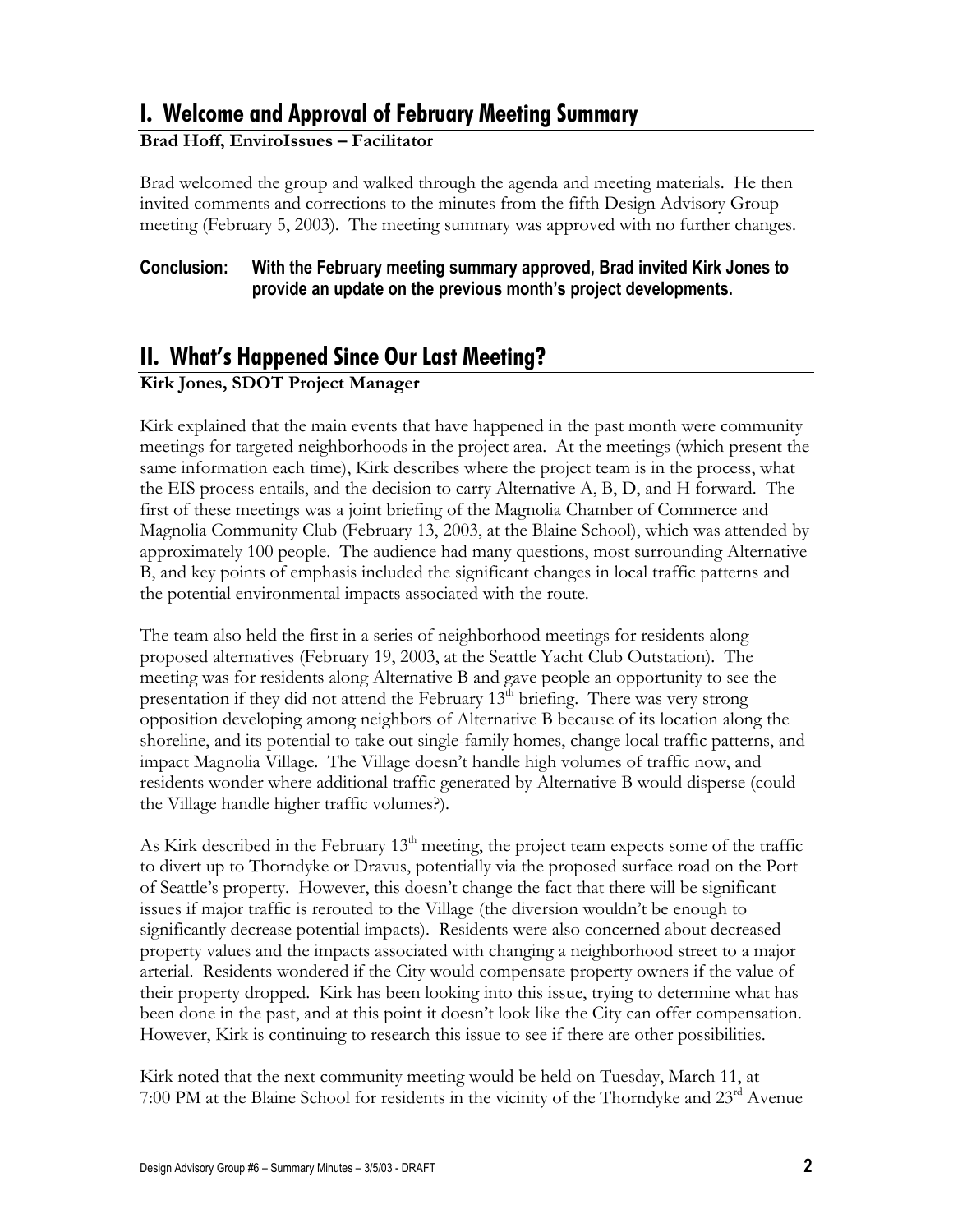West (those who could be impacted by the northern alignment of Alternative H). The City has sent out letters and put up posters at condos and apartment buildings to invite people to the meeting. There will be another meeting on March  $19<sup>th</sup>$  starting at 6:30 PM at Coe Elementary School (2424  $7<sup>th</sup>$  Avenue West, Seattle, 98119) for west Queen Anne residents and businesses along  $15<sup>th</sup>$  Avenue/Elliott Avenue. This meeting is targeting people who would be affected by Alternative H and/or connections at the Galer Flyover.

Kirk then summarized the input the team has received from the public this month. Kirk has received approximately 20 comment forms in the mail (responses are roughly 4-to-1 against Alternative B), and a dozen or so emails (again, 4-to-1 against Alternative B). Most responders favor Alternative A or D, and a few have voiced opposition against Alternative H.

Kirk explained that he's heard back from the City attorney about the implications of the legal agreement associated with Alternative B, and reported that the attorney believes the stipulated order from the Shorelines Hearing Board (SHB) is not a fatal flaw. The more significant issue will likely be potential shoreline impacts and permitting. It's also true that Alternative B is probably the least costly of the four alignments. The City has determined that it needs to do due diligence and keep Alternative B on the table to make an educated comparison between it and the other three alternatives. Kirk has been trying to spread this message, and although people want to drop Alternative B, the City needs to quantify the related impacts of the route, which will take some time.

In terms of the basic schedule, the team is trying to get the Notice of Intent (NOI) out for review and publication. The team is working with the Federal Highway Administration (FHWA) and the Washington State Department of Transportation (WSDOT) to nail down the schedule and, after a flurry of phone calls with the two agencies, plans to send the draft NOI with a date selected to see if the team can gain approval. If the agencies approve the NOI, the team can publicize the date and time for the public and agency scoping meetings. The date will ideally be in early April, but that is not yet confirmed.

Kirk also briefed the Seattle City Council Transportation Committee on March 4 with the same information being presented to the community. Kirk explained the decision to develop an Environmental Impact Statement (EIS), described the additional time frame and schedule, and noted that the project team hoped to select a preferred alternative late next summer (as opposed to late this summer, which was the original schedule). The committee didn't have many comments, but were told that organized opposition to Alternative B was developing.

#### **Discussion**

| <b>Hoff</b> | The Council briefing was taped by TV SEA, a local cable channel, and I can<br>find out if it will be rebroadcast if you'd like to see it. I'll find out about the<br>rebroadcast schedule and send out an email with information. |
|-------------|-----------------------------------------------------------------------------------------------------------------------------------------------------------------------------------------------------------------------------------|
| Coney       | Are there any plans to hold a meeting for people on West Galer to discuss<br>the three alternatives that would be bringing traffic up on the bluff?                                                                               |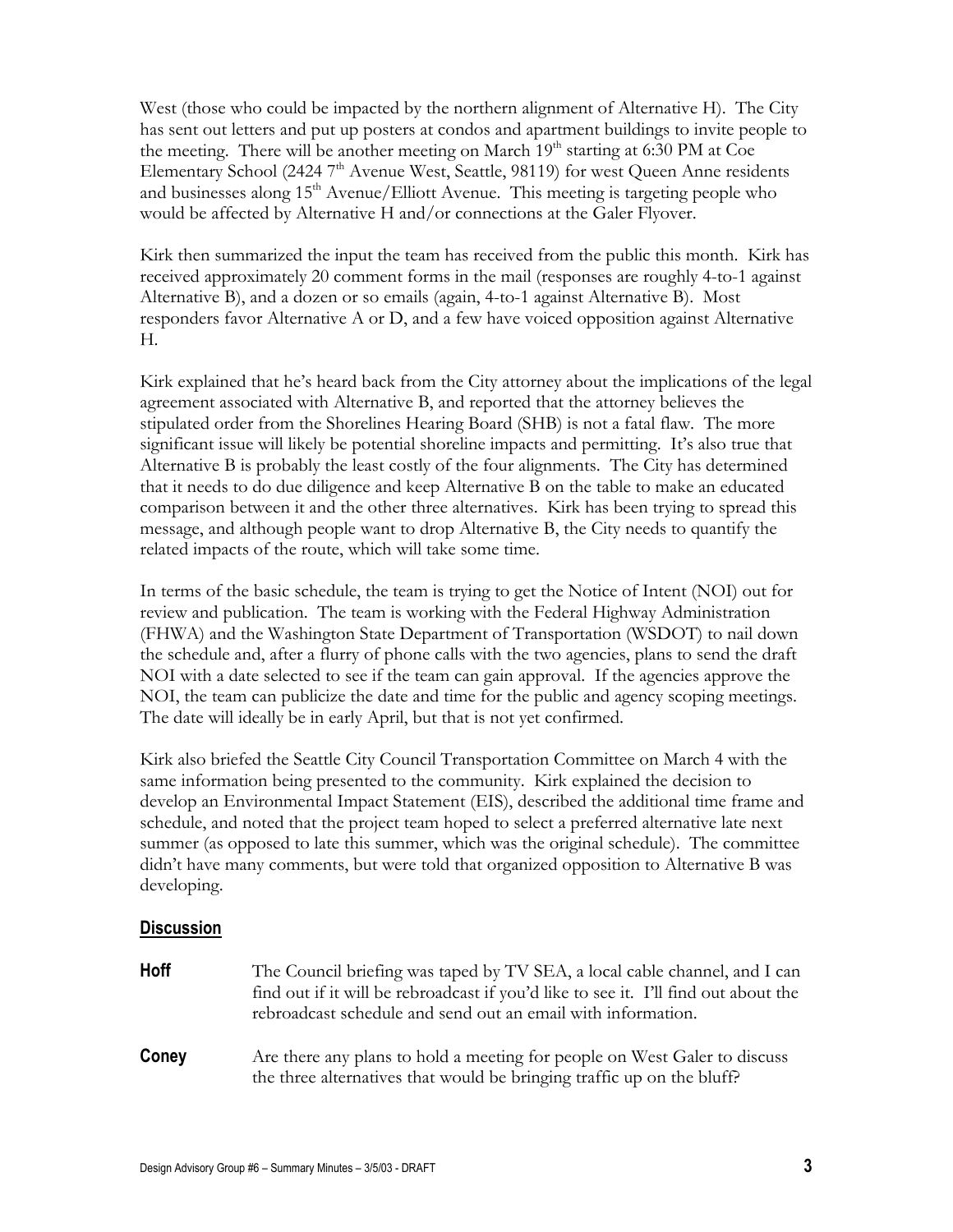| <b>Jones</b>       | Meetings are open to the public, and are specifically targeting areas where<br>traffic patterns could be significantly altered from what they are now.<br>Alternatives A and D don't change traffic patterns.                                                                                                                                                                                                                        |
|--------------------|--------------------------------------------------------------------------------------------------------------------------------------------------------------------------------------------------------------------------------------------------------------------------------------------------------------------------------------------------------------------------------------------------------------------------------------|
| Coney              | Alternative B would change traffic patterns up on Galer, and in the interest<br>of justice, I would suggest looking into this.                                                                                                                                                                                                                                                                                                       |
| <b>Hoff</b>        | In all honesty, we haven't heard much from residents up on the bluff, but I'll<br>look into this.                                                                                                                                                                                                                                                                                                                                    |
| <b>Conclusion:</b> | Brad will (1) determine if TV SEA will rebroadcast the City Council briefing<br>and alert the project mailing list, and (2) look into setting up a neighborhood<br>meeting for residents on the eastern end of the Magnolia Bridge. Brad<br>suggested skipping to the monorail presentation because Mark Griffin of the<br>Port would be running late, and introduced Bob Derry of the Seattle Popular<br><b>Monorail Authority.</b> |

### **III. Monorail Update**

#### **Bob Derry, Seattle Popular Monorail Authority**

Bob Derry passed around handouts showing the preferred monorail route through the Interbay area and postcards for March public meetings on the project. The Seattle Popular Monorail Authority (SPMA) plans to issue a final preferred alternative on April  $2<sup>nd</sup>$  (and wants public input at the meetings on March 17, 18, and 19). Bob then presented a flowchart that includes major milestones, many of which are related to community involvement (which is part of Bob's job). He reported that there were approximately 540 people at an earlier Ballard monorail meeting, and that the project has received a lot of scoping statements for the EIS process and on alignment and station locations.

SPMA is in the process of coming up with a guideway through the Interbay area, and at this point supports running the alignment along the center of  $15<sup>th</sup>$  Avenue between Galer Avenue/Garfield and Dravus, past the golf course, and onto  $16<sup>th</sup>$  Avenue. The preferred guideway would go around the Galer Flyover, and the secondary option would go over the Flyover. Because any new bridge wouldn't be higher than the existing bridge, going around or over the Flyover won't depend on decisions about the Magnolia Bridge.

SPMA is also in the process of identifying a preferred alternative for locating the operations center, and is considering the 7.5-acre triangle between Armory and Wheeler. The other property under consideration is in SODO and owned by the Seattle School District. Consultants on the monorail project are currently evaluating the Interbay site to make sure that it will work for that site.

SPMA is evaluating station locations, and wants to make sure that stations fit with wherever the new bridge is constructed. Consideration is being given to stops at Dravus, Armory, Howe, Prospect, and Mercer/Republican. So far, SPMA has identified a preferred alternate and "alternate alternates" based on community input, engineering studies, and consultation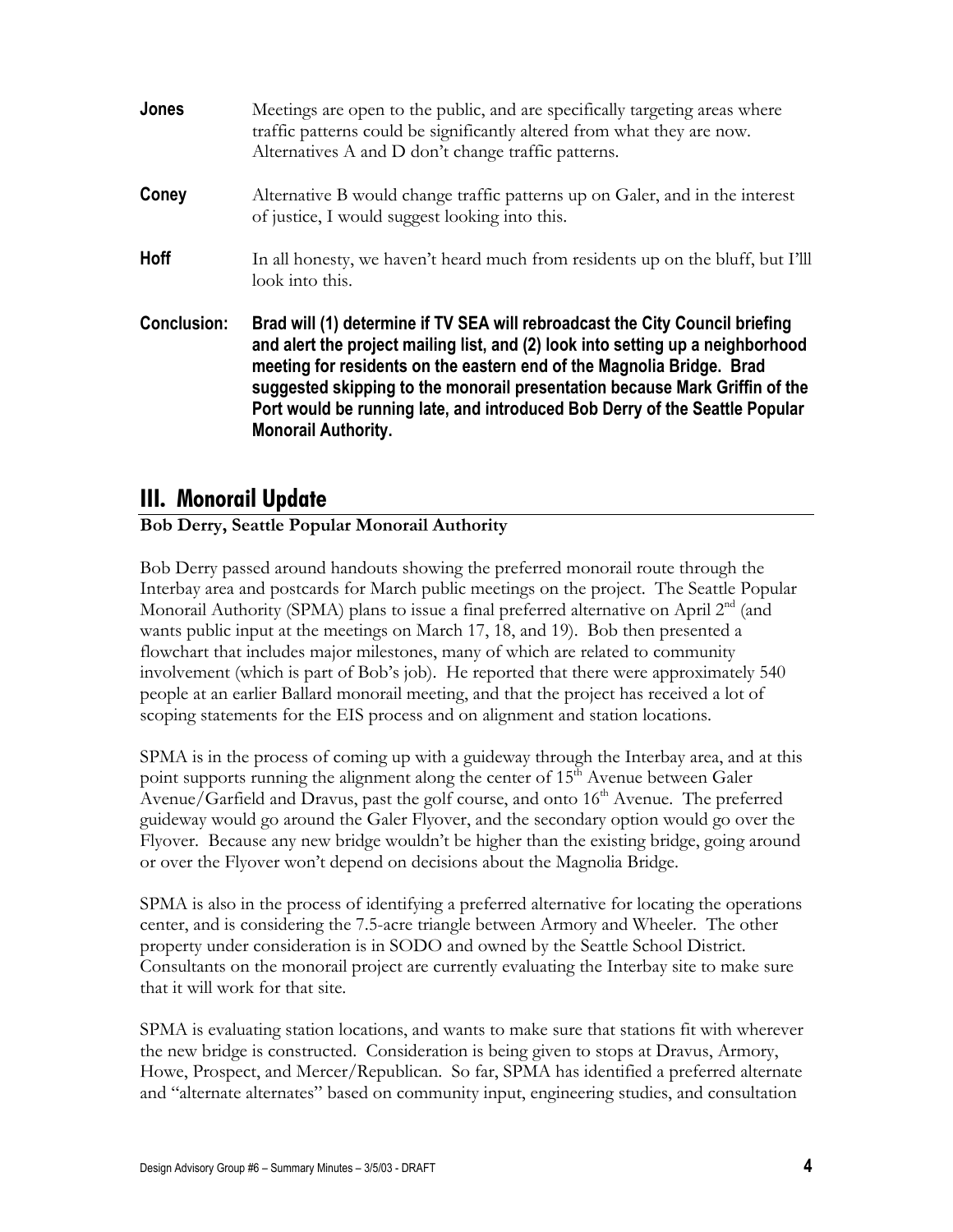with Metro and the City. The Dravus and Mercer/Republic locations are the preferred station locations, and there would be an additional station at Armory/Wheeler if the operations center were located there. While they've come up with a preferred alternative, all alternatives will be studied with the same intensity with the intention of maintaining the option to create additional stations in the future (for example, at Galer, Howe, and/or Prospect). At potential future stations, SPMA would physically flatten the track in those areas to allow for future station construction (a station couldn't be built where the tracks were on an incline). Regarding the Magnolia Bridge replacement, SPMA doesn't have a preferred alternative.

#### **Discussion**

| <b>Holmstrom</b> | There was talk of a station at Garfield. Is that option still on the table?                                                                                                                                                                                                                                                                                                                                                                          |
|------------------|------------------------------------------------------------------------------------------------------------------------------------------------------------------------------------------------------------------------------------------------------------------------------------------------------------------------------------------------------------------------------------------------------------------------------------------------------|
| <b>Schmidt</b>   | There isn't enough room for a station where the bridge is now, though there<br>could be a Galer station further south. We've been talking with Metro, trying<br>to determine if people taking buses would hop off the bus and get on the<br>monorail at this point (people going to West Seattle might jump off the bus<br>and get on the monorail, but the further south you get, the more likely<br>people going to downtown would stay on a bus). |
| Derry            | We're also looking at the cluster effect in terms of potential stations. How<br>will Port and private master planning and development occur? These<br>considerations impact how stations will be aligned between Dravus and<br>Republican.                                                                                                                                                                                                           |
| Holmstrom        | That makes sense. Thank you.                                                                                                                                                                                                                                                                                                                                                                                                                         |
| <b>Bain</b>      | I think Alternative H is different than the other alternatives because the<br>Garfield piece of the bridge won't be used, so the monorail alignment<br>wouldn't need to go over or around this area.                                                                                                                                                                                                                                                 |
| <b>Derry</b>     | Although you wouldn't be using the Garfield piece, because the bridge<br>project isn't yet funded, that piece of the bridge would still be there and we<br>would have to consider it and work around it when we constructed the<br>tracks.                                                                                                                                                                                                           |
| <b>Foxworthy</b> | Do you plan to run another track up Armory?                                                                                                                                                                                                                                                                                                                                                                                                          |
| <b>Derry</b>     | We don't depict the operations center on this graphic now, and we could run<br>a track into Armory, but it would be better to have one on Wheeler also.<br>The operations center would be above Wheeler, too.                                                                                                                                                                                                                                        |
| <b>Foxworthy</b> | What was your justification for moving the preferred station locations? I<br>assumed there would be one at the end of Magnolia Bridge. Was your<br>rationale for moving it south basically a Metro decision?                                                                                                                                                                                                                                         |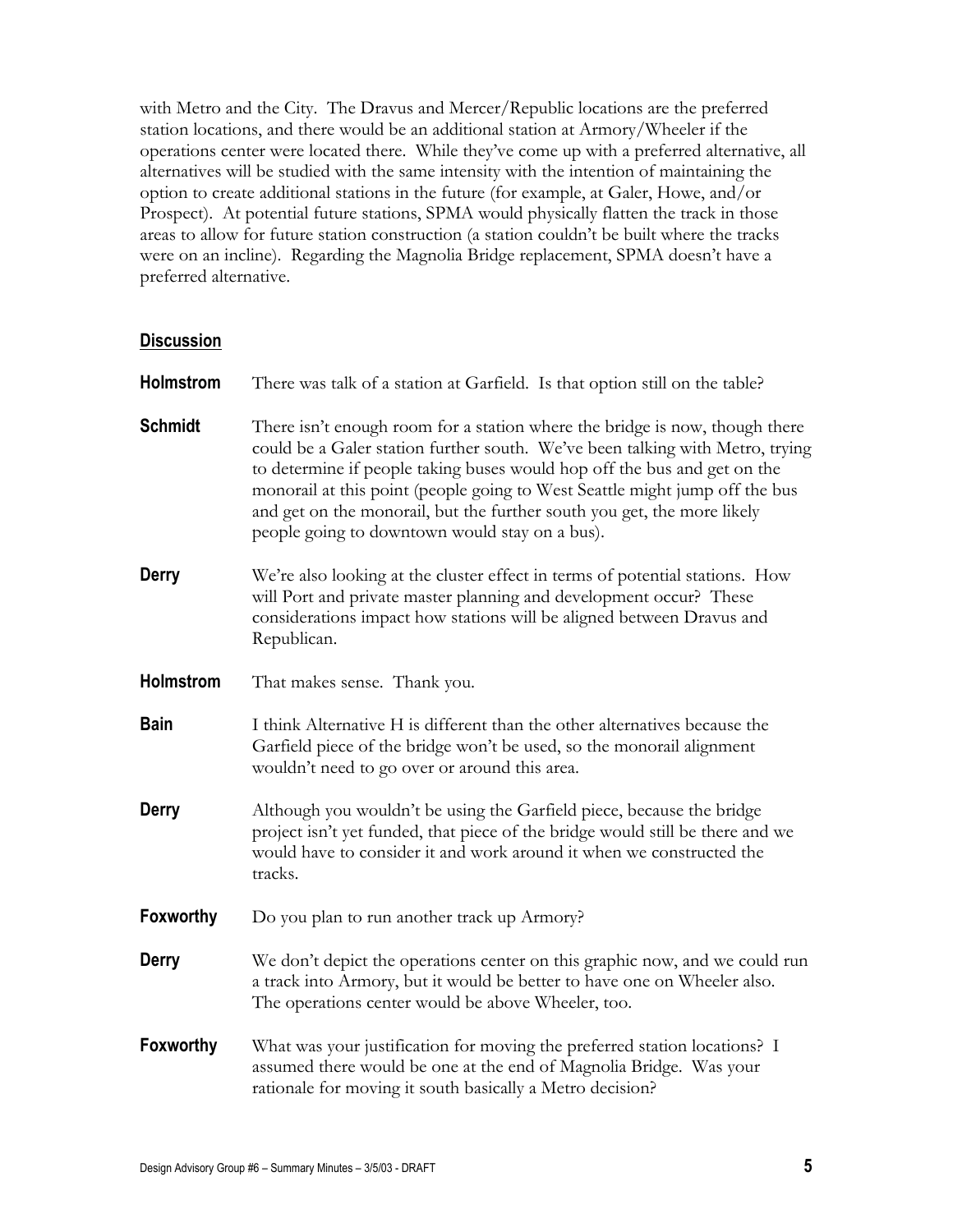| <b>Derry</b>       | The location doesn't make sense as a transit center at Galer because the<br>further south you get, the fewer people would transfer to the monorail. The<br>Galer station would need to be really high and would be in an area with no<br>development, so now we're looking at high-speed elevators. If you move the<br>station further south or north, you serve communities better. There would<br>be switches on both tracks to get into the station, and a stacked car close to<br>downtown in case there were breakdowns. Galer would put the station way<br>up in the air, without a ton of connectivity, so it would be better to move the<br>station south or north. There are also better slots, like the stair right-of-way<br>up the hillside, that would provide lower Queen Anne with a better station<br>connection. |
|--------------------|-----------------------------------------------------------------------------------------------------------------------------------------------------------------------------------------------------------------------------------------------------------------------------------------------------------------------------------------------------------------------------------------------------------------------------------------------------------------------------------------------------------------------------------------------------------------------------------------------------------------------------------------------------------------------------------------------------------------------------------------------------------------------------------------------------------------------------------|
| <b>Foxworthy</b>   | There would be a lot of parking at Armory. Are you thinking about the area<br>where the National Guard is located? Will you be using that property?                                                                                                                                                                                                                                                                                                                                                                                                                                                                                                                                                                                                                                                                               |
| <b>Derry</b>       | We're not looking for parking at this point. We're working with Metro to<br>develop van and bus routes to link to the monorail. We're trying to target<br>and get more single-occupancy vehicles off of the street.                                                                                                                                                                                                                                                                                                                                                                                                                                                                                                                                                                                                               |
| Coney              | It seems like, in this day and age, Park & Rides are not obsolete and that you<br>should still be considering this option.                                                                                                                                                                                                                                                                                                                                                                                                                                                                                                                                                                                                                                                                                                        |
| Derry              | Park & Rides are a suburban model and the monorail is an urban transit<br>model. Park & Rides are being looked at in more suburban areas, and they<br>are certainly being considered.                                                                                                                                                                                                                                                                                                                                                                                                                                                                                                                                                                                                                                             |
| Holloway           | How will maintenance and operations work in terms of the guideways?                                                                                                                                                                                                                                                                                                                                                                                                                                                                                                                                                                                                                                                                                                                                                               |
| <b>Derry</b>       | There would be guideways stacked on top of each other for train<br>maintenance, and office space for computers and security for the entire<br>system would be located at the operations center.                                                                                                                                                                                                                                                                                                                                                                                                                                                                                                                                                                                                                                   |
| <b>Spiker</b>      | Would an elevated structure at Armory negatively impact Alternative H?                                                                                                                                                                                                                                                                                                                                                                                                                                                                                                                                                                                                                                                                                                                                                            |
| <b>Schmidt</b>     | The tracks would be up above the route on westbound Wheeler street, and<br>Alternative H would use an underpass and go under the guideway.                                                                                                                                                                                                                                                                                                                                                                                                                                                                                                                                                                                                                                                                                        |
| <b>Conclusion:</b> | With no further discussion, Brad thanked Bob for his presentation and<br>introduced Mark Griffin to provide an update on the Port of Seattle's Master<br><b>Planning process.</b>                                                                                                                                                                                                                                                                                                                                                                                                                                                                                                                                                                                                                                                 |

# **III. Port of Seattle Master Plan Update**

**Mark Griffin, Port of Seattle**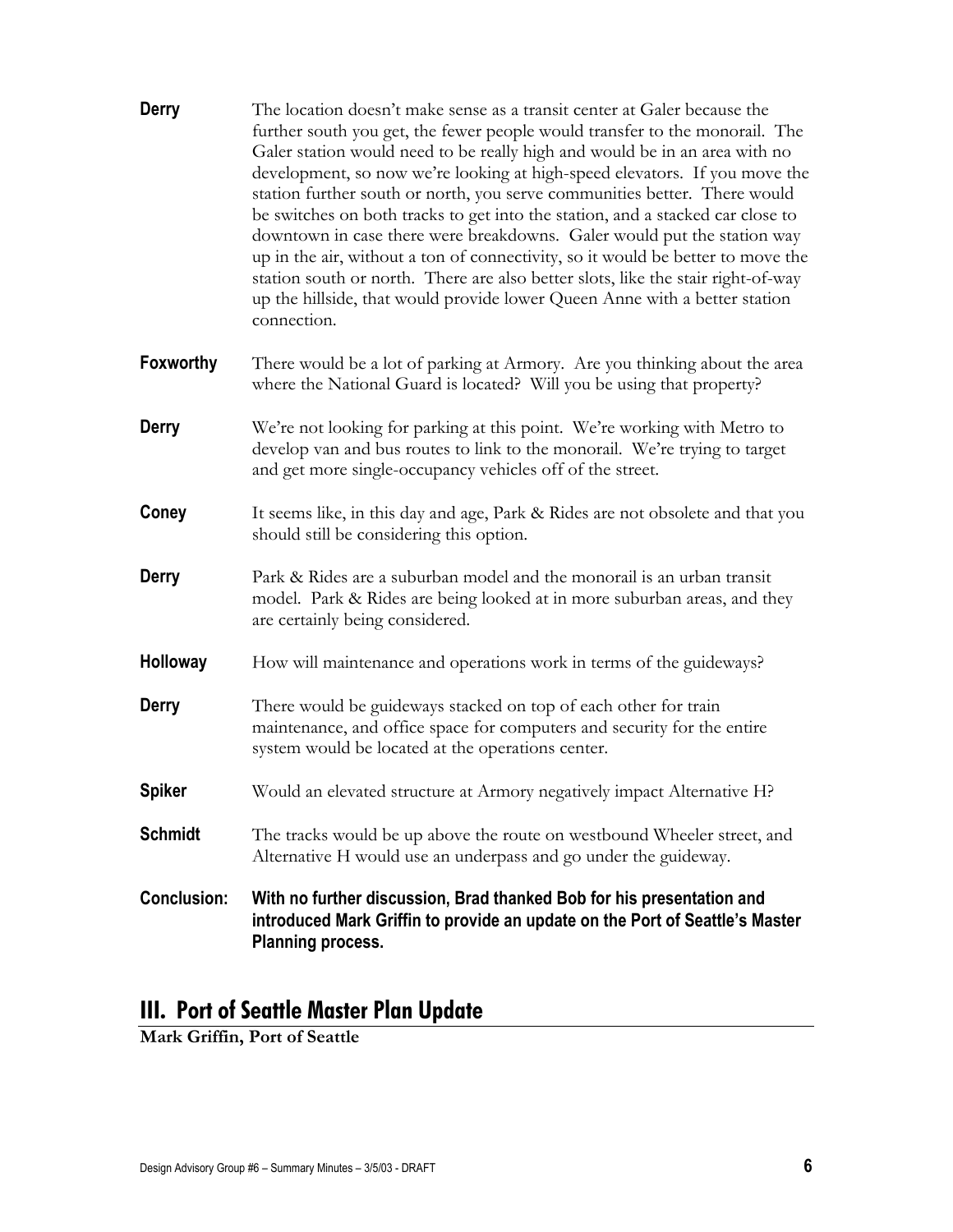Mark provided an update on the master planning work being completed by the Port of Seattle in the Interbay area (called "Northbay" by the Port to reflect terminal 90/91 as a mix of marine and non-marine uses).

In terms of the process and timeline, the Port is in the first phase of a multi-phase process, and Mark emphasized that there would be plenty of opportunities to comment now and in the future. The Port is currently doing work to better understand the site as a landowner (e.g., geotechnical and market studies, and conversations with stakeholders about redevelopment). From this work, the Port hopes to develop a framework for the Master Planning team, which will put the plan together following the initial phase. The Port is talking as an agency about looking at uses to unify the area, but won't step away from maritime activities.

To demonstrate the Port's commitment to maritime business, Mark highlighted the fact that several hundred million dollars have been earmarked for Terminals 5 (T5) and T18 and explained that the seaport capital plan includes \$300 million for marine investments. He noted that the water and piers at T90/91 would remain in water-dependent and waterrelated uses.

**Background**: The Port adopted the Harbor Development Strategy (HDS) in June 2001, which looked at the seaport's operations, including T91. The report recommended that the Port should engage in a master planning process at T91 because of changes in the marinerelated business sector. For example, the chill business at the end of T91 is essentially gone, and the Port must now look for different uses for the area. In addition, the Nissan distributor that parked cars on the Port property is now gone, having shifted its business to southern California. The Port is left with 57 acres for which to find different long-term uses. A couple of options in early 2002 are no longer being considered:

- (1) The Port was looking at relocating the coast guard to T91, but this is no longer an option.
- (2) The Port was considering an interim cruise ship facility at T91, but shifted the location to T30 in mid-2002.

The HDS identified a principle elucidating the Port as a public steward, and recommended that the Port identify sustainable, long-term uses for the Interbay and T91 area.

**Boundaries of "Northbay"**: Mark presented a map of the Northend area where the Port will be looking at a different mix of land uses. Other nearby areas where the Port is not looking at a different mix of uses include T90/91, the greenbelt, and current tenant uses such as City Ice and Trident Seafoods. The Port will also look at how the new activities will integrate into existing land uses. The Port assumes that the pier and shoreline will remain in water-dependent uses, and that there will not be development in the greenbelt area. The Port wants to look at a range of development options, and the first phase is helping to set parameters about what should and should not be considered. These parameters will help with the master planning work.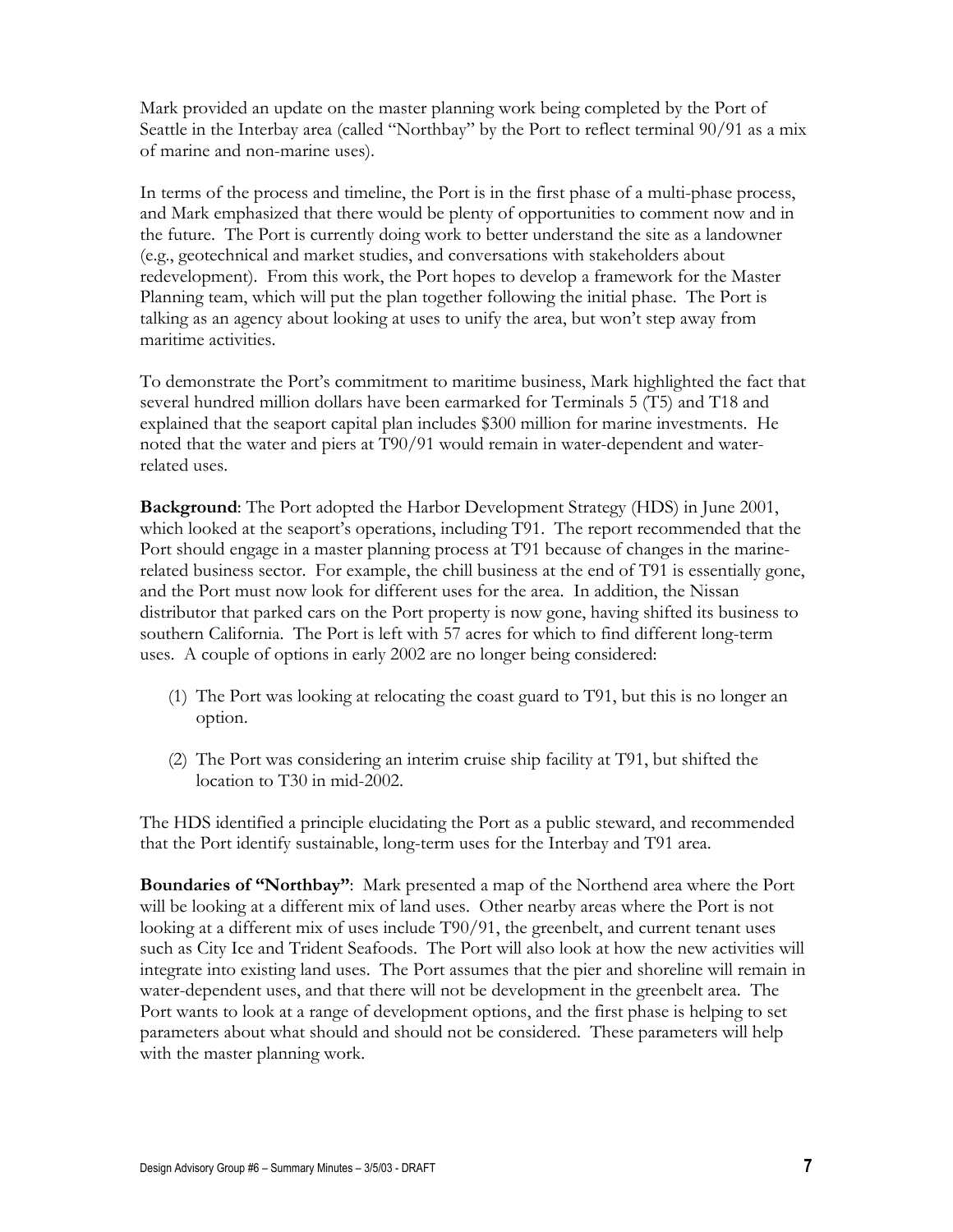**Completed Technical Work**: Technical work will identify constraints as to what can be done with the Northbay area. For example, traffic along the  $15<sup>th</sup>$  Avenue/Elliott Avenue corridor is already congested (how much more traffic can the area handle if Northbay is developed?). The Port has completed early studies of traffic, geotechnical characteristics, the utilities network, expected new development, and environmental conditions, and has done a preliminary market assessment to help identify what might be a viable set of land uses. The Port has also done policy-oriented work to answer questions about what *should* be done (e.g., what do stakeholders, current tenants, industry groups, and the neighborhoods of Magnolia and Queen Anne think should be done?). The Port is in early discussions with the City and has been look at what's been done at similar sites.

**Emerging Vision**: The Port would like to use the Northbay area to help advance the region's long-term economic viability. In December, the Port created an economic development department and revised its mission statement to include the goal of creating economic vitality in the region. The Port is now evaluating how the use of real estate contributes to this effort. Components of this include how to attract jobs, generate revenue, and create new uses. The Port has struggled recently as the agency has lost some tenants, and wants to produce new revenue to support maritime and non-revenue generating activities. Again, the Port also wants to enhance the water-related environment.

The staff has pulled together the work they've completed over the last several months, and will present to the Commission several potential land use mix options. These could include Research & Development (R&D) campus space, offices, industrial uses, or limited residential uses. (The Port has decided to take a more detailed look at residential development to decide if it can be compatible with other potential uses.)

**Land Use Scenarios**: Land uses would be combined in 3 or 4 development scenarios to take through the State Environmental Policy Act (SEPA) process:

- (1) Status quo: no changes in zoning
- (2) Height variance (what could be done if the existing 45-foot height limit were changed?)
- (3) Commercial rezone (change portions from industrial general, IG, to industrial commercial, IC) and raise the height limit
- (4) Create a R&D campus

The Port has talked with the University of Washington about creating a R&D campus, and although it was reported that the campus will likely be in the south Lake Union area, the UW has expressed the need for approximately 4 million feet of office space. Although the Port can't accommodate the UW's current needs, there may be opportunities for future partnerships.

**Summary of Technical Work to Complete**: The Port will be evaluating transportation capacity and infrastructure, and must work with the monorail and Magnolia Bridge project teams to identify the best ways to integrate their plans. This necessitates a strong working relationship with the City. The Port must also look at Elliott Avenue congestion, and must address the impacts of bringing new developments to the area. The Port must also improve access to the site from the north and south, and from Queen Anne (east) and Magnolia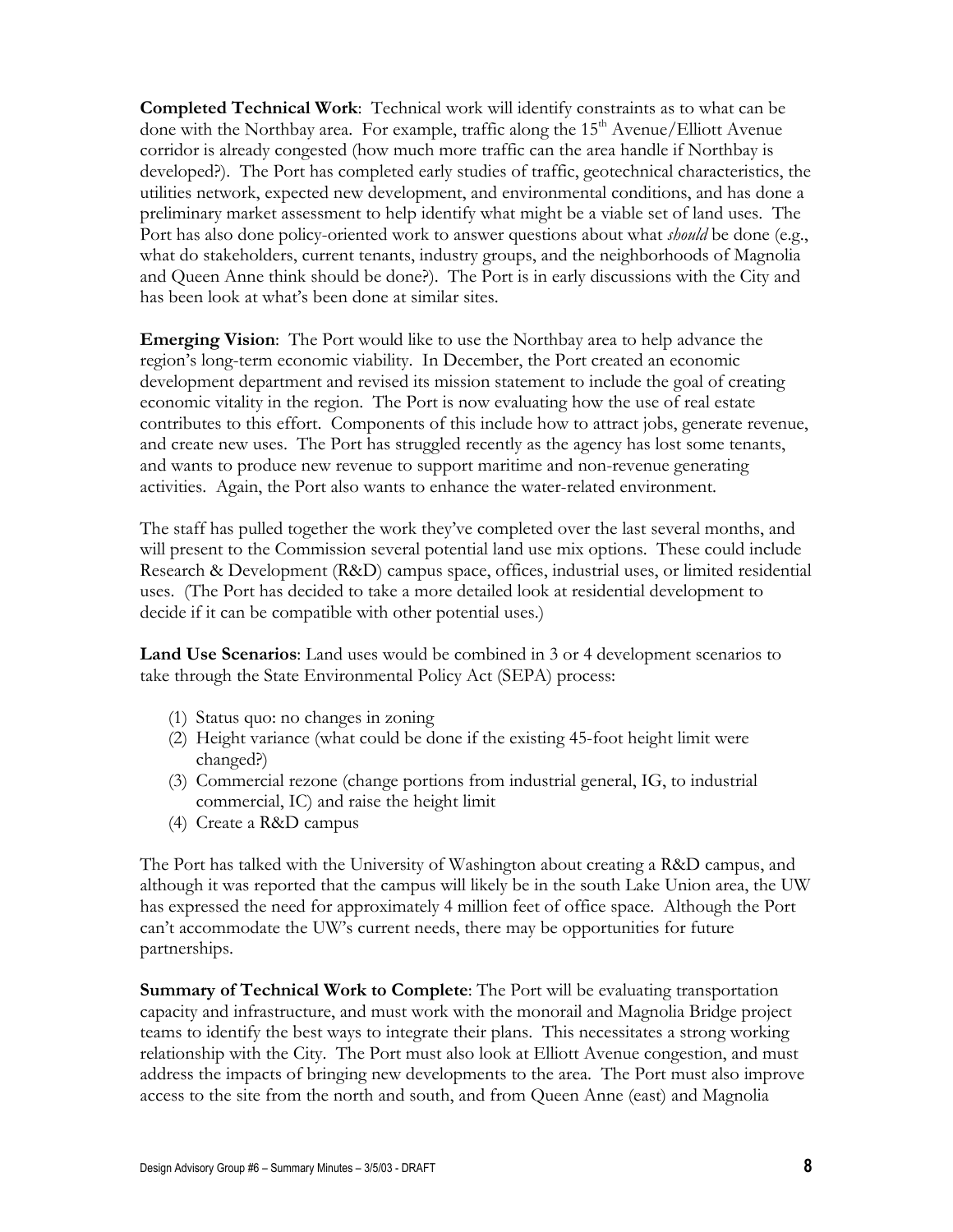(west). Transit will be a key part of this equation, and the Port will coordinate with the Magnolia Bridge team, the monorail, the potential waterfront extension of the trolley northward, Sound Transit's commuter line extension, and Metro.

The Port will complete additional geotechnical work on utilities and environmental conditions as part of the master planning phase. Given that this area is largely on fill, buildings will need to be supported by pilings. Also, the utilities in this area are somewhat archaic. Groundwater and soil testing in these areas will also be completed.

**Next Steps**: The Port expects to wrap up the first phase this month, and hopes to get the Commission to sign off on work completed so far and issue a Request for Qualifications for the master planning team. As part of the process, there will be extensive community outreach to help determine what the best plan is for the area. The Port expects to begin the SEPA process in the second quarter of this year.

Finally, Mark presented his contact information, encouraged people to email or call him with comments, and opened the floor for questions.

#### **Discussion**

| Foxworthy | Will you consider "big box" retail as a potential land use?                                                                                                                                                                                                                                                               |
|-----------|---------------------------------------------------------------------------------------------------------------------------------------------------------------------------------------------------------------------------------------------------------------------------------------------------------------------------|
| Griffin   | Not on Port property, and only insomuch as they are complimentary to other<br>development that we recommend. The Commission sees "big box" retail as<br>fundamentally incompatible with the Port's mission. It could be in the mix<br>because employers and employees will need services, but this won't be our<br>focus. |
|           | <b>Member of Public</b> Are you only planning for the 57 acres?                                                                                                                                                                                                                                                           |
| Griffin   | While the entire site is 140 acres, we're only evaluating new uses in that 57-<br>acre portion. We will be looking at how these new uses integrate across the<br>whole study area of 140 acres, but won't look at new uses for the portion<br>outside of the 57 acres.                                                    |
| Foxworthy | How is the Port responsible for salmon recovery and ESA enhancement?                                                                                                                                                                                                                                                      |
| Griffin   | The Port wants to be a good steward of the environment, and will address<br>ESA issues and compliance appropriately.                                                                                                                                                                                                      |
| Smith     | I've heard that the military presence is phasing out in Interbay?                                                                                                                                                                                                                                                         |
| Griffin   | The National Guard has expressed a long-held desire to move to another,<br>$\frac{1}{2}$                                                                                                                                                                                                                                  |

less-congested part of the City. We were looking at the "hat and boots" site, but that deal fell apart. The National Guard continues to tell us that they wish to relocate, and we're trying to help them, and would be interested in their property. There is no agreement with the National Guard to move yet, but it's our understanding that they would still like to move.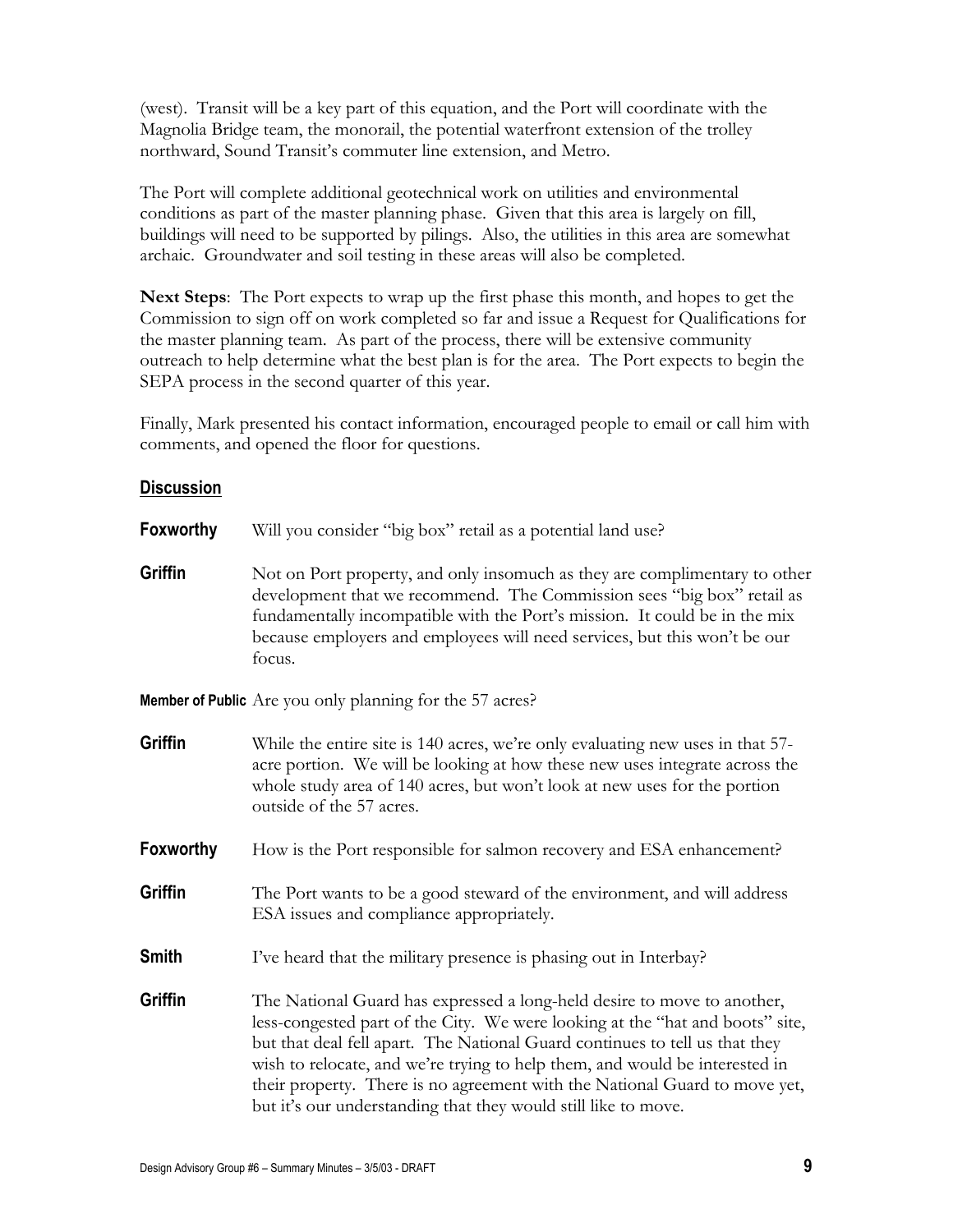| Smith       | What about the tank farm? That land can't be in good shape.                                                                                                                                                                                                                                                                                                                                                                                                                                                                                                                                                     |
|-------------|-----------------------------------------------------------------------------------------------------------------------------------------------------------------------------------------------------------------------------------------------------------------------------------------------------------------------------------------------------------------------------------------------------------------------------------------------------------------------------------------------------------------------------------------------------------------------------------------------------------------|
| Griffin     | That is under discussion now. At this point, we plan to keep the entire area<br>as it is. We recently terminated the agreement with the most recent operator,<br>and the Port is in discussions trying to figure out what to do now.                                                                                                                                                                                                                                                                                                                                                                            |
| Coney       | Has the Port commented on the four Magnolia Bridge alternatives? If so,<br>what have you said?                                                                                                                                                                                                                                                                                                                                                                                                                                                                                                                  |
| Griffin     | Your project team has been in front of the Commission, and the<br>Commission has commented.                                                                                                                                                                                                                                                                                                                                                                                                                                                                                                                     |
| Jones       | Yes, we presented to the Port on February $11th$ , and the Commission thanked<br>us but did not express a preference for any alternative.                                                                                                                                                                                                                                                                                                                                                                                                                                                                       |
| Griffin     | Yes, the Commission has commented, but has not taken a position. As we<br>get the master planning team in place and see how the four alternatives lay<br>out, we'll try to determine which one will be the very best for us and the<br>community as a whole.                                                                                                                                                                                                                                                                                                                                                    |
| Coney       | Have you commented on the preferred monorail station?                                                                                                                                                                                                                                                                                                                                                                                                                                                                                                                                                           |
| Griffin     | We did send a comment letter as an agency discussing how stations could<br>potentially impacts this site and T25. We have not stated a formal position,<br>and I can't summarize the letter neatly. The Port is considering a range of<br>options, and was very property-specific in its comments (e.g., how the tracks<br>cross Salmon Bay and affect Fisherman's Terminal). We're trying to<br>determine where the appropriate location for the station will be, and like<br>Kirk's group, we want to work with the monorail agency to really understand<br>how the monorail could be used to serve the site. |
| Coney       | It sounds like you've got until April 2 before SPMA will vote on the<br>preferred locations, so you've got until then to make your case.                                                                                                                                                                                                                                                                                                                                                                                                                                                                        |
| Chamberlain | We've got a person assigned to the monorail project.                                                                                                                                                                                                                                                                                                                                                                                                                                                                                                                                                            |
| Griffin     | The master planning process will work with the monorail team to address<br>these issues.                                                                                                                                                                                                                                                                                                                                                                                                                                                                                                                        |
| Coney       | You seem rather casual for a very important issue.                                                                                                                                                                                                                                                                                                                                                                                                                                                                                                                                                              |
| Griffin     | I'm not intending to be casual or to understate the importance of the<br>monoral at all, and obviously this is a critical piece that we must make sure is<br>serving the site appropriately. We are cognizant of inter-modal opportunities<br>and are wrestling with the potential location of the operations yard because it<br>would be so integral to the system on a daily and hourly basis.                                                                                                                                                                                                                |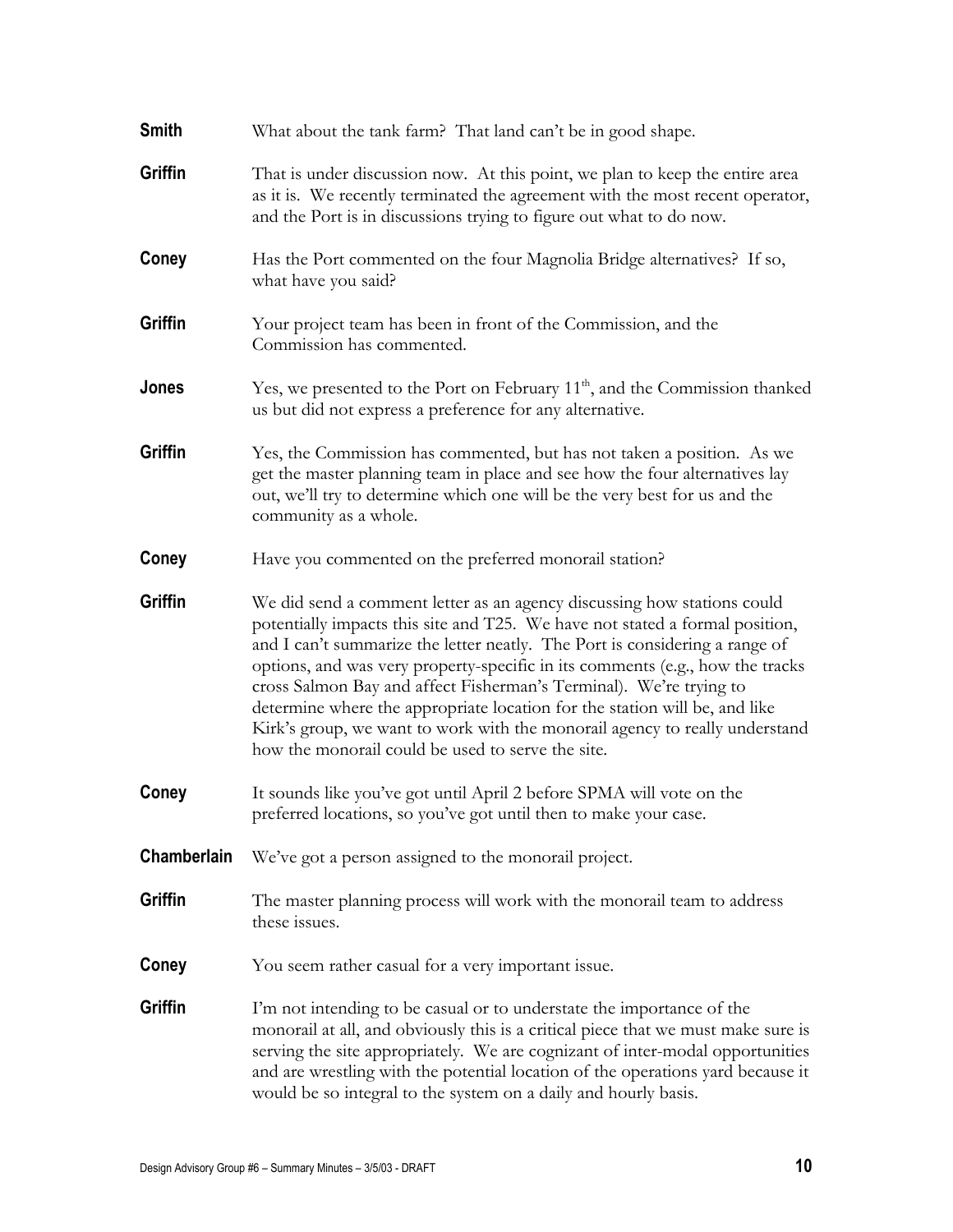- **Spiker** What's the relationship between this master planning process and the one taking place at pier 46?
- **Griffin** There is a relationship, but it's not all that strong because we have an existing, long-term tenant at T46. It is premature to talk in a directed way about what might be done on T46. If Hanjin relocates, we would look at how to appropriately move forward on this site. But again, we've got a longterm tenant there, and we're not looking at a mix of new land uses.
- **Jones** I'm sorry that one of our Design Advisory Group members, Lise Kenworthy, isn't here. She emphasizes the issues of maintaining family-wage jobs, protecting the current businesses that are in the Interbay area, and the potential for expanding current businesses. For example, some tenants in the seafood processing industry would like to expand but don't want to plan an expansion in light of the uncertainty surrounding the area. Also, as businesses expand, this draws other supporting businesses to support, for example, the fishing industry. In your master planning effort, are you looking at those economic issues, and will you cultivate study in that area.
- **Griffin** It's something we have been looking at, and we fully intend to use the base of existing uses to build and create a vibrant mix of new uses. Among those uses, we could include new industrial and marine-related uses. We're not sure how we might sort out future uses when we develop our broader mixes of land uses.

**Member of Public** Does the current bridge design create any headaches for the Port?

- **Griffin** I wouldn't call them headaches. The bridge creates access for existing tenants, but if we redevelop the area in a different way, we won't need to consider the site as something to get up and over. We see the fence around the Nissan site as coming down, and we think that we can really use the site to better integrate into other neighborhoods. Because the bridge won't have to get up and over the property, the bridge can now touch down and create options. As we move forward, we can think about the area and the bridge in a different, creative way that continue access to the property and to the bluff.
- **Member of Public** What does the dotted line mean, and where will the surface streets through the property go?
- **Griffin** The 57-acre area doesn't have any roads, so the master planning process must look at how to lay roads on the site. The dotted line shows the need for some kind of north/south ingress/egress route, and the need for some sort of spine road. There are no roads now, and the dotted line is arbitrary, only representative in terms of the final layout of the property. The final surface road won't necessarily look like that.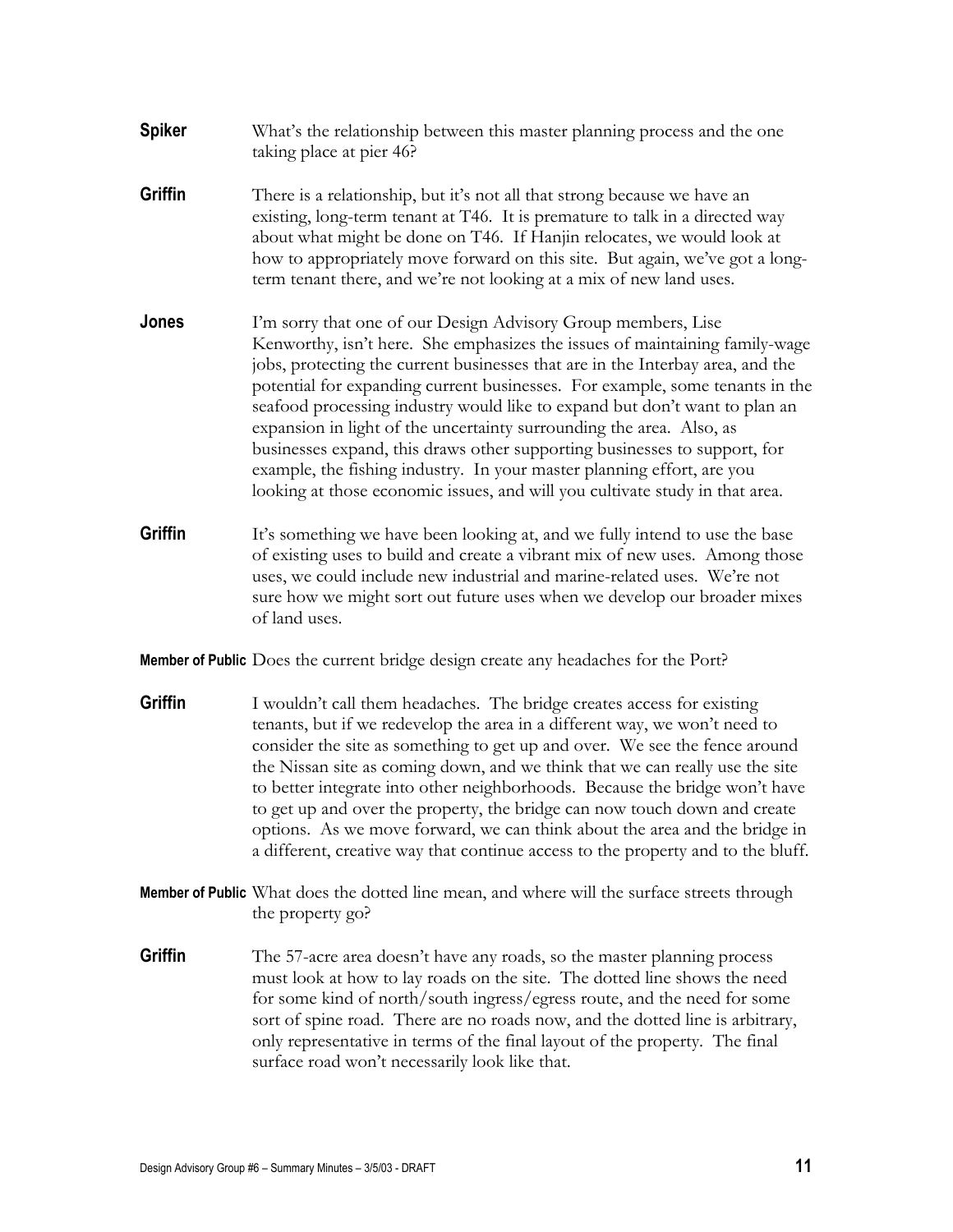| Holmstrom | As Alternative H might indicate, could there be several spine roads that<br>might connect up to Thorndyke?                                                                                                                                                                                                                                                                                                                                                                                                                                                                                                                                                                                                                  |
|-----------|-----------------------------------------------------------------------------------------------------------------------------------------------------------------------------------------------------------------------------------------------------------------------------------------------------------------------------------------------------------------------------------------------------------------------------------------------------------------------------------------------------------------------------------------------------------------------------------------------------------------------------------------------------------------------------------------------------------------------------|
| Griffin   | Yes. We'll need a road network and are open to options that will help us<br>integrate with the bridge and the existing street grid.                                                                                                                                                                                                                                                                                                                                                                                                                                                                                                                                                                                         |
| Holmstrom | Thank you, that sounds encouraging.                                                                                                                                                                                                                                                                                                                                                                                                                                                                                                                                                                                                                                                                                         |
|           | <b>Member of Public</b> Was the spine road once a road and now a bike trail?                                                                                                                                                                                                                                                                                                                                                                                                                                                                                                                                                                                                                                                |
| Jones     | Yes, before the marina was built, there was a bike path that ran down 32 <sup>nd</sup><br>Avenue, past Smith Cove Park, and became a two-lane country road. When<br>the new ramps were built, it was closed off, and the trail bumped towards the<br>bluff.                                                                                                                                                                                                                                                                                                                                                                                                                                                                 |
| Foxworthy | Getting back to my question about the ESA, as a public agency, doesn't the<br>Port have to participate in a federally-recognized effort, such as the tri-<br>county agreement, to help save salmon? If so, and this site is substantially<br>contaminated, could there not be some opportunity to do site clean up to<br>create credit with the National Marine Fisheries Service (NMFS, now called<br>NOAA Fisheries)? Given the area's history as a natural estuary, I would hate<br>to throw the opportunity for environmental enhancement away. In light of<br>how salmon recovery is occurring, I just wanted to throw that thought out.                                                                               |
| Griffin   | I don't know the specifics of ESA compliance as a public agency, but I'll take<br>that question back and try to understand it better. In regards to<br>environmental contamination, we know that there may be hot spots based on<br>testing and given the area's history, but the site isn't a huge dirty area that will<br>need cleanup like a superfund site. Some cleanup will be needed, but not a<br>ton. There will be other restoration issues, most associated with the<br>shoreline, but the majority of the area won't have the same requirements as<br>the west yard area. We will be looking at compliance, but what those<br>obligations will be I don't know and can't comment on intelligently right<br>now. |
|           | <b>Member of Public</b> Significant opposition is developing against Alternative B. How will the Port<br>look at that opposition?                                                                                                                                                                                                                                                                                                                                                                                                                                                                                                                                                                                           |
| Griffin   | We will certainly take that input into account. We have stated a desire to<br>assess all options that are viable. As we come to understand the site lay out,<br>the Commission will get a better sense of where they should weigh in.<br>Community input will be a major part of the master planning process, and<br>our tracking of the bridge project will certainly play a part in what the<br>Commission supports.                                                                                                                                                                                                                                                                                                      |
| Jones     | The Commission stressed that they are considering all four alternatives to be<br>equal, and aren't taking a position. We made the emerging community                                                                                                                                                                                                                                                                                                                                                                                                                                                                                                                                                                        |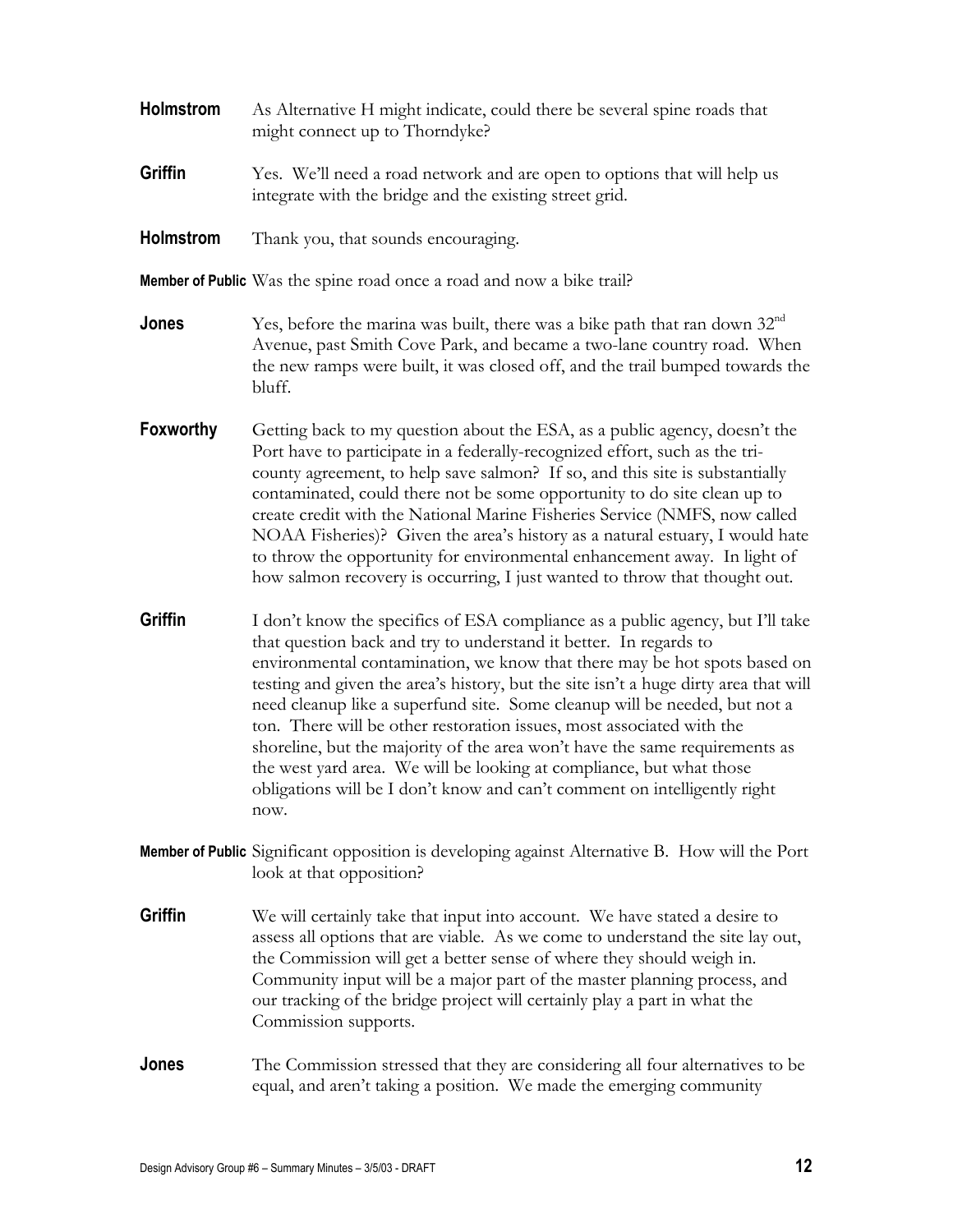opposition to Alternative B clear to the Commission, and they made it clear that they're not taking a position yet.

**Member of Public** When will the Port have a preferred stance?

| Griffin            | I can't give you a date, but as the master planning group comes on board,<br>transportation will be a key element, and we will work on the review process.<br>We're talking about a matter of months, but at some point we will have<br>enough information to make a choice about the optimal alternative.                                 |
|--------------------|--------------------------------------------------------------------------------------------------------------------------------------------------------------------------------------------------------------------------------------------------------------------------------------------------------------------------------------------|
| Jones              | Remember, too, that the EIS won't be done until late this year. We may not<br>even recommend a preferred alternative in the draft. If one is clearly the best<br>option, we'll pick it as our preferred alternative. If not, we will create the<br>draft EIS and use agency and pubic comments to help us pick a preferred<br>alternative. |
| Griffin            | And the Commission will track that work.                                                                                                                                                                                                                                                                                                   |
| <b>Conclusion:</b> | With no further discussion, Brad thanked Mark for his presentation and<br>suggested, because the EIS process had been covered in Kirk's opening<br>remarks, that the meeting skip to public comments. With no opposition<br>voiced, Brad opened the floor for public comments.                                                             |

### **VI. Public and Closing Comments**

#### **Brad Hoff, EnviroIssues**

Brad asked members of the public to state their names before providing input.

#### **Discussion**

| <b>Sue Olson</b>   | What is the current status of placing Alternative B on the roadbed? Are you<br>moving it closer to the shore? Will any of the route extend over the tidal<br>zone? Will it be built on piles or fill?                                                                                                                              |
|--------------------|------------------------------------------------------------------------------------------------------------------------------------------------------------------------------------------------------------------------------------------------------------------------------------------------------------------------------------|
| Jones              | At this point, everything will be on land, above the mean high tide mark.<br>From that line out, zoning as a conservancy area does not permit a road.<br>From that line up, roads and residential development is allowed. We are now<br>trying to figure out how to fit a road above the mean high tide mark between<br>the bluff. |
| <b>Art Ericson</b> | At an earlier meeting, I heard that Alternative B would shut the existing<br>bridge during the entire construction period, while others would shut the<br>bridge for a shorter period. Would Alternative B result in the longest<br>shutdown of the bridge during construction?                                                    |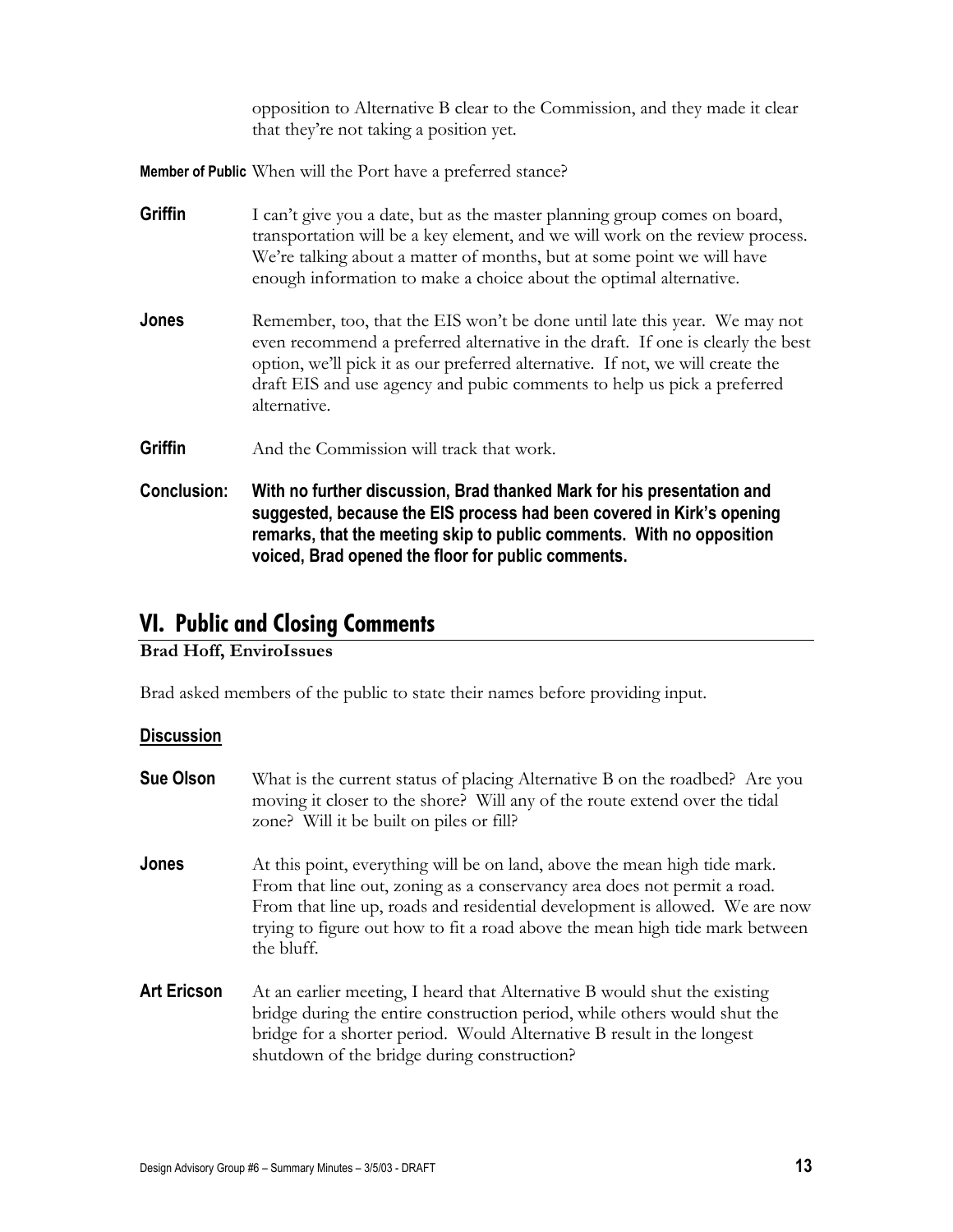| Jones           | We heard consistently that we need to shut down the bridge for the shortest<br>amount of time possible during construction. We plan to build as much of<br>the new facility as possible before we tie it into the existing route and close<br>the bridge. For example, we could do the entire north connection of<br>Alternative H before closing the bridge. We don't think Alternative B would<br>create any longer a closure than others.                           |
|-----------------|------------------------------------------------------------------------------------------------------------------------------------------------------------------------------------------------------------------------------------------------------------------------------------------------------------------------------------------------------------------------------------------------------------------------------------------------------------------------|
| Hoff            | That's puzzling, because I've been at all of the meetings and never heard that<br>about Alternative B.                                                                                                                                                                                                                                                                                                                                                                 |
| <b>Holloway</b> | Because Alternative B only requires a tie in on the eastern end, perhaps there<br>would actually be a less lengthy closure of the bridge under this scenario.                                                                                                                                                                                                                                                                                                          |
| Jones           | At this point, we don't know how long the bridge might be closed under<br>each scenario. That will become clearer as we lay out construction schedules.                                                                                                                                                                                                                                                                                                                |
| Vicki Loiseau   | I'm concerned about buses. There is lots of traffic in the $32nd$ Avenue area,<br>and I wonder if people have stood at the intersection of Clise and 32 <sup>nd</sup> Ave<br>and considered buses. Where will buses stop, go, or let people off safely?                                                                                                                                                                                                                |
| Holloway        | We talked to Metro before the study started, and that's one of the items we<br>will discuss with them once we get routes and traffic counts. At that time<br>we'll go back to Metro and that will be considered.                                                                                                                                                                                                                                                       |
|                 | <b>Roger LeGrannon</b> Have you given consideration to the fact that Alternative B will be a main<br>artery with no on- or off-ramps? Where will all the traffic go once it gets to<br>32 <sup>nd</sup> Avenue?                                                                                                                                                                                                                                                        |
| Jones           | Yes, you're raising an issue that we're quite aware of. We know that there<br>will be an intersection on Port property. From that point to 32 <sup>nd</sup> Avenue and<br>Clise, all traffic will go up to that location. How can the local area handle<br>that traffic? That's part of our traffic modeling. We were up taking counts<br>last week in that area, and know what the volume looks like now. Can the<br>increased traffic be handled? We don't know yet. |
|                 | <b>Larry Loiseau</b> Do you have formal drawings that show how the intersection would work at<br>32 <sup>nd</sup> Avenue and Clise?                                                                                                                                                                                                                                                                                                                                    |
| Jones           | We don't know that yet.                                                                                                                                                                                                                                                                                                                                                                                                                                                |
| L. Louiseau     | I ask as a second part of my question what kind of intersection would be<br>there? They just put in a brand new island there.                                                                                                                                                                                                                                                                                                                                          |
| Jones           | We are assuming some sort of signal, but we're not sure.                                                                                                                                                                                                                                                                                                                                                                                                               |
|                 | <b>George Olson</b> I've been doing some urban design research, and I wanted to present a<br>newspaper article reviewing research done by the Urban Land Institute. [Mr.                                                                                                                                                                                                                                                                                               |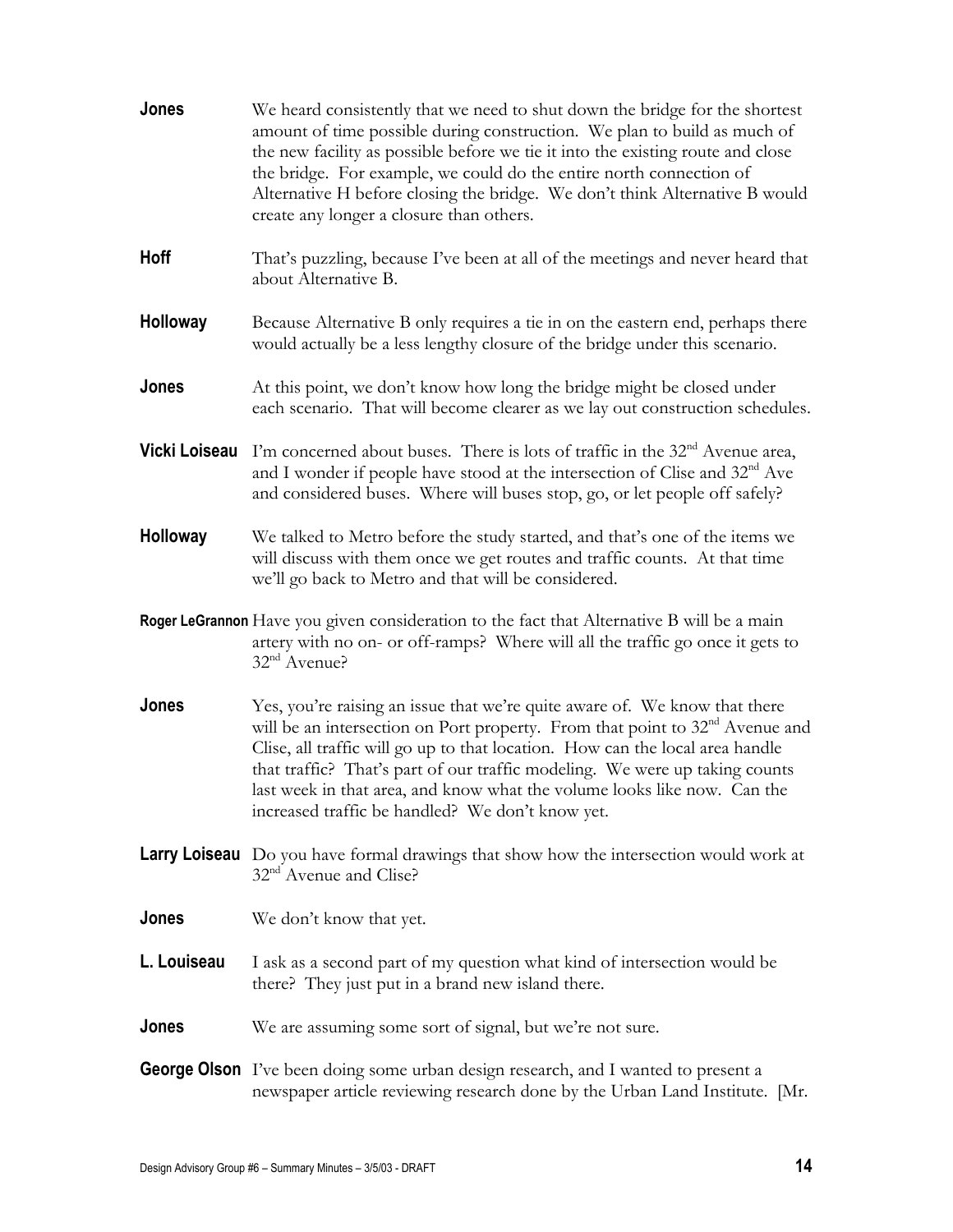Olson passed out a copied article to the Design Advisory Group.] On the backside is an editorial to the newspaper I wrote on the same subject (the impact of Alternative B on the Village). The article gears towards what urban design is favorable to an area like the Village in terms of urban mix. The article states that the area must be a pedestrian-friendly and pedestrianoriented area, and that doesn't just mean including good crosswalks and signals, but actually having restrictions on traffic volumes. This speaks to the Village, which would be hurt by Alternative B. It would create a roadblock to a pedestrian-oriented environment. Engineers usually only worry about moving traffic faster as opposed to through narrower, more pedestrian friendly corridors.

- Member of Public I've heard that Alternative B could be either 2 or 3 lanes up to Clise/32<sup>nd</sup> Avenue. I've also seen different numbers on the elevation of 32<sup>nd</sup> Avenue than the Magnolia Bridge.
- **Jones** I think you mean the steepness, rather than elevation. The steepness of 32<sup>nd</sup> Avenue is 4.5%, while the existing bridge is a grade of 6.5%.

**Member of Public** Can you comment on whether there will be 2 or 3 lanes?

- **Holloway** Right now we're thinking that there will be three lanes that run through the marina area. There would be four lanes from  $15<sup>th</sup>$  Avenue West that would run east to the spine road on the Port property, and then we would drop to two lanes with a two-way left-hand turn lane in the area of the marina and up 32nd Ave West. That looks like it will provide enough capacity for the expected traffic volumes.
- **S. Olson** I am concerned that there is no criterion to evaluate the relative cost impacts on residents on  $32<sup>nd</sup>$  Avenue, at the intersection of  $32<sup>nd</sup>$  Avenue and  $33<sup>rd</sup>$ Avenue, and at the intersection of 32<sup>nd</sup> Avenue and Clise. Criteria were developed to account for business and transportation impacts. I feel that residents are equally important as businesses and potential impacts on business, and these impacts on residents will be forever. I request that a criterion be developed that measures relative cost impacts on local residents.
- **Petra Tierney** I've been speaking to residents, and Magnolia has a public beach that the community really loves because it's quiet and private (not like Lincoln or Alki, which this beach will become if Alternative B is chosen). You don't seem concerned with what Magnolia will lose, but only with what the Port will gain. Have you given any consideration to this loss?
- **Jones** We have acknowledged all along that there could be significant environmental impacts to the shoreline area under Alternative B. We know we'll be changing the beach area, and will be studying what the impacts will be, how they might be mitigated, and if they can be mitigated at all.

**Member of Public** Will the EIS be concerned with all who live there [on the beach]?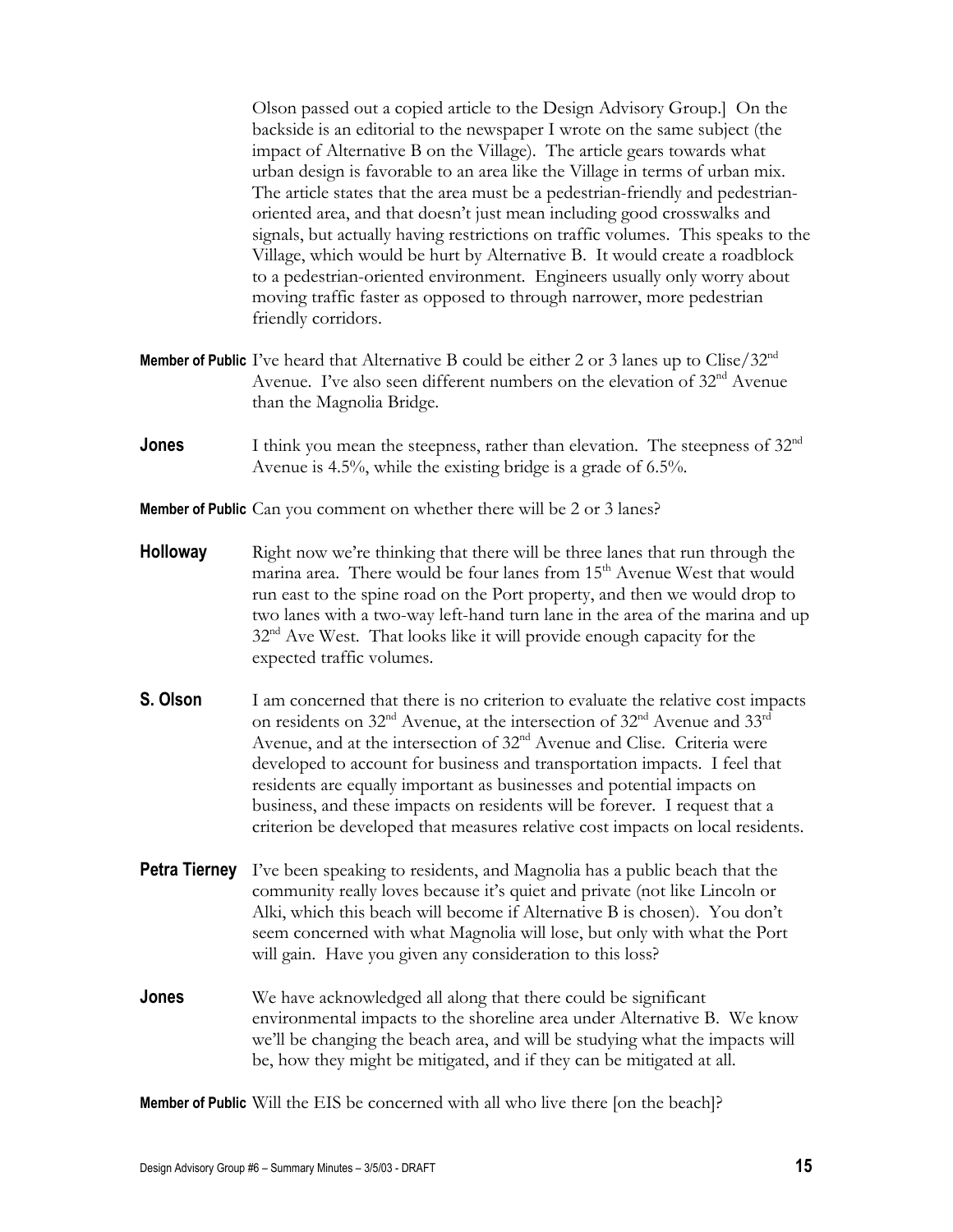- **Jones** Yes, the EIS will look at impacts to residents, businesses, the natural environment, the built environment, etc. We will look at all of these things for all four alignments, which will allow us to compare them.
- **Marlene Taitch** Will you evaluate fisheries during the EIS process? Fisheries were evaluated when they were studying the marina.
- **Jones** Yes, we will be studying fisheries.
- **Butler** Yes, we are required to complete a Biological Assessment and complete a full consultation with natural resource agencies as a part of this project. All state and federal agencies will be consulted, and they have to be brought into the process by law.
- **Member of Public** Who's the final authority on which alternative is selected? Is it the Design Advisory Group, the Mayor, you?
- **Jones The Design Advisory Group is purely advisory and has no decision-making** authority. We will report our preferred alternative to the Mayor, and he will carry our recommendation to the Seattle City Council, who would adopt the Final EIS at the end of this process. The City would also be involved in creating the Record of Decision (ROD) document at the end of the process.
- **Member of Public** Is there any kind of appeal process? As you know, there are many of us who oppose Alternative B, and we want to know where to focus our efforts to get Alignment B off the table, and limit the alternatives you're considering to three.
- **Butler** An appeal under the State Environmental Policy Act (SEPA) has to be related to challenging an underlying permit. The law allows you to challenge the adequacy of an EIS, but to do so you must challenge an associated permit itself. That would happen at a later stage. Permits wouldn't be issued until the City is actually making decisions for building permits, shoreline permits, and others. Under SEPA, the adequacy of the EIS can be appealed at the draft stage. If the document is inadequate, there is a process that allows that challenge. The appeal would be to the City hearing examiner, then to court. You can challenge the document and the substance of impacts, how impacts were analyzed, or whether the process was followed according to law. In terms of permits, you can challenge when the project moves forward. For example, in the case of this marina, the shoreline permit was challenged and went into litigation, and the Shorelines Hearing Board helped reach a settlement. So there was no challenge of the EIS, but there was a challenge of the underlying permit. You can't challenge one specific alignment until permits are being issued.
- **Spiker The Seattle Design Commission, which advises the City, also has a public** review process. We have open meetings that community members can